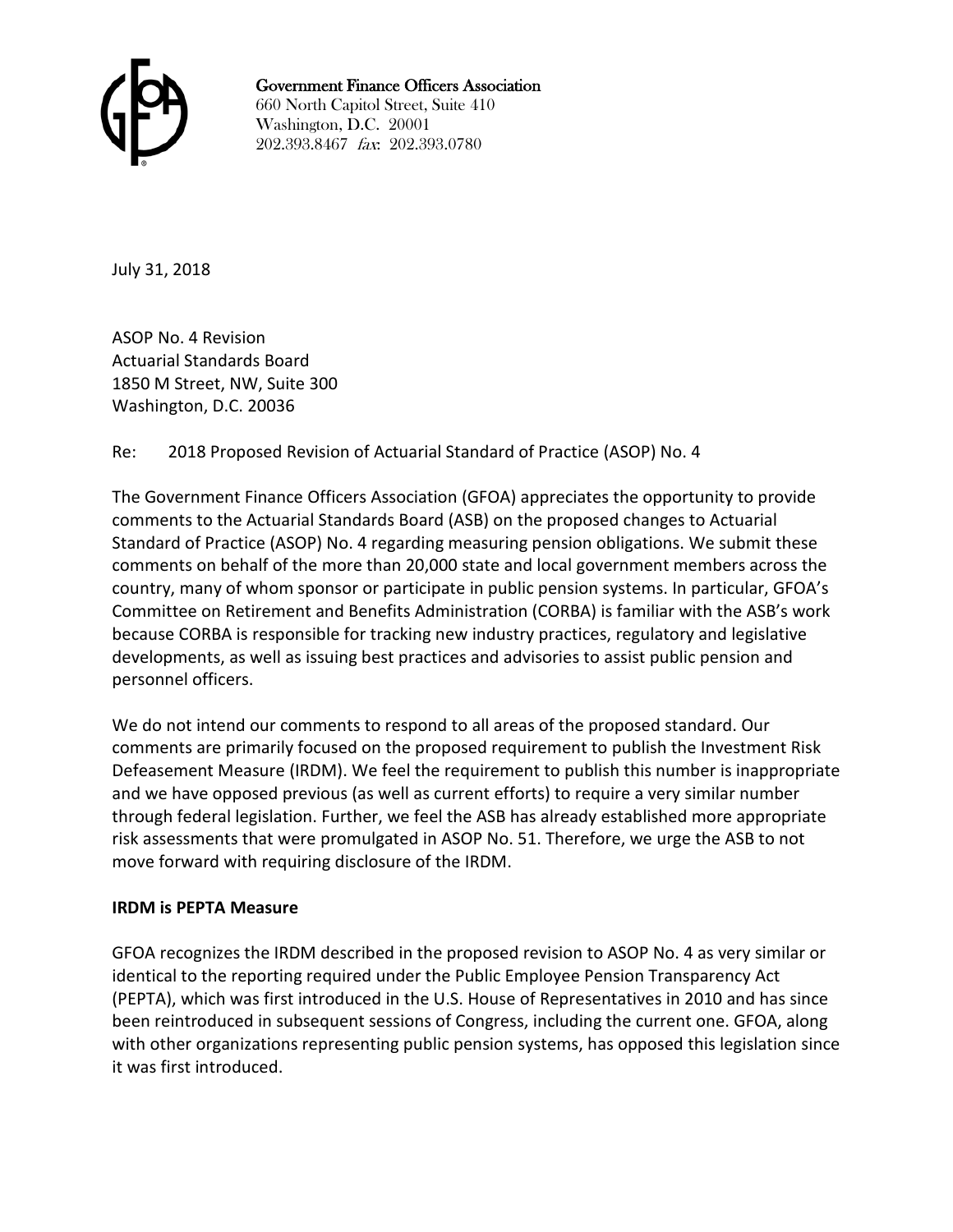GFOA understands the proposed IRDM and the required reporting in PEPTA to be what is commonly referred to as a settlement value, or the cost to settle or annuitize benefit payments accrued to date using low risk fixed-income investments. Accordingly, GFOA's principal objection to the IRDM is the same as its objection to PEPTA, namely, that settlement values are neither appropriate nor useful for many state and local public pension plans.

The Great Recession presented significant challenges across many sectors. State and local governments, in particular, were especially challenged by limits on revenue sources available for providing public services. All 50 states and numerous localities reacted to the financial crisis in different ways that fit the unique budgetary, legal, and political constraints of each entity. Nearly all have taken steps to strengthen their pension funding in the years since the financial crisis, and many have modified pension financing, benefit structures, or both.

These difficult choices, albeit sometimes controversial, were necessary because most public pension plans are legally bound to pay promised benefits. Very few plans are able to terminate or settle liabilities, most employers cannot disaffiliate with plans, and in some cases, even future benefit accruals are guaranteed. This makes the market sensitive, point-in-time IRDM measure irrelevant to the vast majority of public plans and plan sponsors that cannot settle their pension obligations. This number may be more appropriate in the corporate setting, but state and local governments cannot shut their doors when faced with fiscal hardship.

Furthermore, the IRDM would be an additional "official" plan number, adding to the funding disclosures, accounting disclosures, and rating agency determinations used to inform plan stakeholders. Not only does this result in extra costs, but the multiplicity of measurements introduces financial confusion that can be used as justification for modifying or rejecting significant corrections in the funding or amount of plan benefits.

The confusion would stem from the fact that state and local governments must already contend with several separate pension numbers calculated for different purposes. One number currently calculated represents the Net Pension Liability that is placed on basic governmental financial statements and is the result of a recent change implemented by the Governmental Accounting Standards Board (GASB). Another number calculated is one for a state or local government's budget that determines their annual pension contribution to ensure proper funding of benefits. And yet one more number is essentially pension data adjusted at the discretion of rating agencies to be used to inform bond ratings. It seems adding another number would certainly create additional confusion among potential users of the information.

Beyond the risk of confusion, GFOA's concern over the potential misuse of the IRDM also stems from how the number is derived and how it is commonly represented. Proponents of disclosing IRDM-type measures (as in PEPTA) argue that this number is a more accurate representation of a plan's status. GFOA emphatically disagrees with that claim. Public pension plans work with independent actuaries to determine a discount rate based on an assumed rate of investment return to project how much they expect their investments to earn in the years to come, as an offset to the need for future contributions. Thus the funding calculations correctly reflect the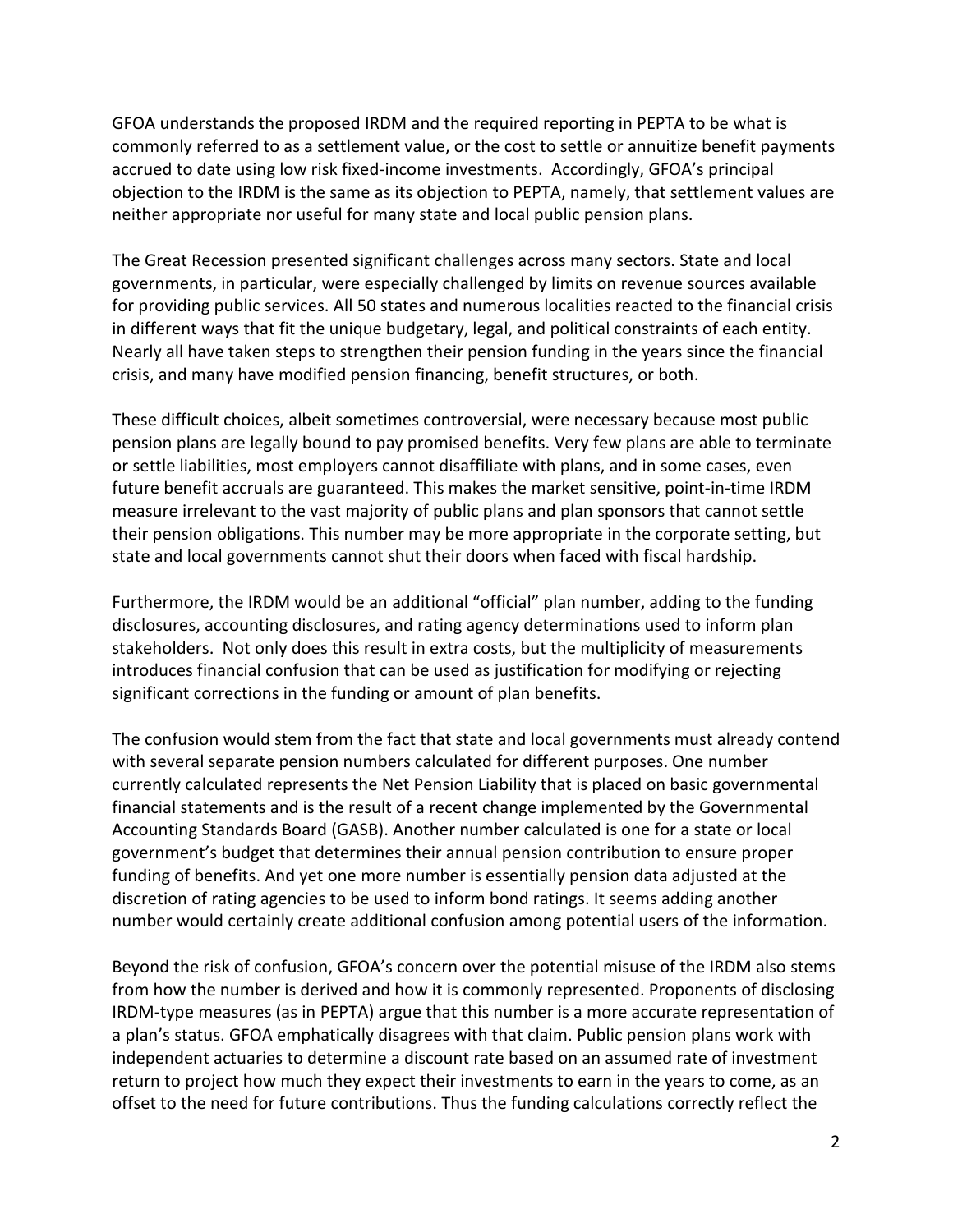expected contributions required to fund the promised benefits.

On the contrary, the IRDM would present a theoretical liability for settling accrued benefits. The measure would be volatile from year-to-year, not based on progress made towards funding the promised benefits, but based on variations in the theoretical economic value of the benefits calculated using volatile bond market yields. Further, the record clearly shows that critics of state and local pensions would focus upon this data and use it to ignore or even challenge the validity of the more appropriate funding information already available.

# **ASOP No. 51 Already in Place**

One of the foremost challenges for those who govern or manage public pension funds is to understand in a comprehensive manner the variety of risks facing a pension fund. Thus GFOA's CORBA Committee strives to keep track of the latest developments in industry practices like methods to assess risk. Through that effort members were aware of the ASB's work as it relates to risk, in particular, ASOP No. 51 – *Assessment and Disclosure of Risk Associated with Measuring Pension Obligations and Determining Pension Plan Contributions.* ASOP No. 51 was even discussed during a pension de-risking session at GFOA's recent annual conference.

ASOP No. 51 was intended to help plan sponsors better understand the risks associated with funding their pension plans. What is notable to GFOA is that given the IRDM is purportedly about assessing risk, it was not included in ASOP No. 51 even though that is where, as a risk measure, it should have been considered.

# **ASOP No. 51 Provides Appropriate Risk Measures**

ASOP No. 51 includes significant guidance on assessing and disclosing risk, was recently adopted by the ASB and will become effective later this year. We believe ASOP No. 51 provides a much more thorough and consistent framework for considering and communicating risk than does the IRDM.

The ASB should allow time for ASOP No. 51 to go into effect and do the work it is intended to do rather than move forward with the IRDM disclosure requirement in the proposed revision of ASOP No. 4. Requiring this additional measurement that purportedly assesses risk but is outside of the standard that was primarily focused on risk assessment makes the actuarial standards for pension valuations appear inconsistent and unstable.

# **Conclusion**

For the reasons discussed, we strongly request the ASB remove the IRDM from further consideration. It is not a meaningful or useful measurement for state and local pension plans, it is likely to lead to confusion or to be misrepresented, and it is out of place given the framework to assess and communicate risk already provided in ASOP No. 51. We appreciate this opportunity to provide feedback on behalf of the Government Finance Officers Association.